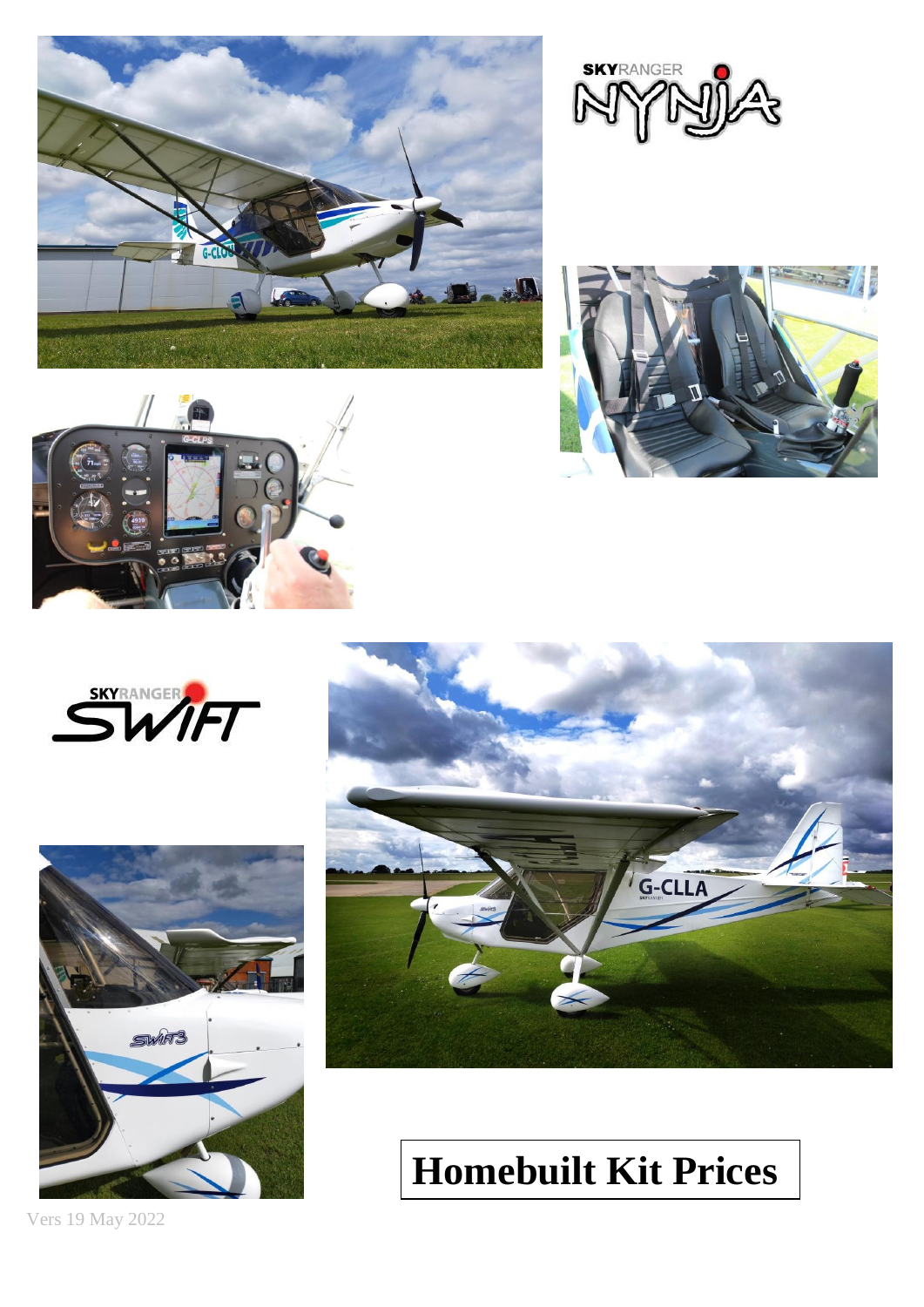## **Skyranger Nynja Kit Order form**

Airframe Kit: Includes all airframe components, Cowlings, Fuselage composite fairings, Engine mount, Binnacle instrument panel and centre console, Floor, Hydraulic disc brakes, One piece doors, Pitch trim, Aerofoil section Jury struts, Remote fuel filler and large balance pipe kit, composite seats, and seat covers in choice of colours, winglet type wingtip fairings, Tinted glazing, Baggage Hammock, wing strut end fairings, wing root and cable exit fairings, Dacron coverings in choice of colours, all required UK modifications and extras Delivery to UK (Sywell).

Available in the classic Microlight version (472.5kg) – M, or 600kg version for the revised 600kg microlight category (depending on country), this comes with different main landing gear, Stainless steel firewall, backup electric fuel pump and various other detail changes.

|                                                                                                                                                                        | Nynja M<br>Nynja 600 | £17000.00<br>£19000.00 |                                           | £20400.00 inc VAT<br>£22800.00 inc VAT                    |  |
|------------------------------------------------------------------------------------------------------------------------------------------------------------------------|----------------------|------------------------|-------------------------------------------|-----------------------------------------------------------|--|
| Rotax 912 UL 80HP: Includes Oil reservoir, Oil Cooler, Water radiator, Overflow Bottle, Rectifier Regulator, Air Filters and Nynja<br>stainless steel exhaust System.  |                      | £14501.99              |                                           | £17402.38 inc VAT $\Box$                                  |  |
| Rotax 912ULS 100HP: Includes Oil reservoir, Oil Cooler, Water radiator, Overflow Bottle, Rectifier Regulator, Air Filters and Nynja<br>stainless steel exhaust System. |                      | £16972.37              |                                           | £20366.84 inc VAT                                         |  |
| Prop and spinner: Kievprop composite three blade, with inlaid brass leading edge protection, spacer and securing bolts, Spinner and<br>backplate.                      |                      |                        | £ $1200.00$                               | $\pounds$ 1440.00 inc VAT                                 |  |
| Engine installation kit: Includes throttle and choke systems, fuel system, water hoses, wiring loom, battery box, radiator and oil<br>cooler brackets etc              |                      | £                      | 550.00                                    | £ 660.00 inc VAT $\vert$                                  |  |
| Instrument pack: Kanardia indu - ASI, ALT, VSI. Comp, Slip, AP RPM, Oil T, Oil P, CHT, Volts, Various EFIS units can be fitted<br>in place of this option.             |                      |                        | £ $1400.00$                               | £ 1680.00 inc VAT                                         |  |
| <b>Options:</b>                                                                                                                                                        |                      |                        |                                           |                                                           |  |
|                                                                                                                                                                        |                      | £                      | 500.00<br>£<br>200.00<br>£<br>250.00<br>£ | <b>600.00 inc VAT</b><br>240.00 inc VAT<br>300.00 inc VAT |  |
|                                                                                                                                                                        |                      |                        | 165.95<br>£                               | 199.14 inc VAT                                            |  |
|                                                                                                                                                                        |                      | £                      | 40.00<br>£<br>400.00                      | <b>48.00 inc VAT</b><br>480.00 inc VAT                    |  |
|                                                                                                                                                                        |                      | £                      | 600.00<br>£                               | 720.00 inc VAT                                            |  |
|                                                                                                                                                                        |                      | £                      | <b>100.00</b><br>£                        | 120.00 inc VAT                                            |  |
|                                                                                                                                                                        |                      | £ $150.00$             | £                                         | <b>180.00 inc VAT</b>                                     |  |
| Beringer nose and main wheels and braking system option.                                                                                                               |                      | 1550.00                |                                           | £1860.00 inc VAT                                          |  |
| Seat covers and map pockets colour choice: Red $\Box$ , Grey $\Box$ , Blue $\Box$ , Black $\Box$                                                                       |                      |                        |                                           |                                                           |  |
|                                                                                                                                                                        |                      |                        |                                           |                                                           |  |
| <b>Customer Details: Name</b>                                                                                                                                          |                      |                        |                                           |                                                           |  |
| Address                                                                                                                                                                |                      |                        |                                           |                                                           |  |
|                                                                                                                                                                        |                      |                        |                                           |                                                           |  |
| Email                                                                                                                                                                  | Tel Numbers          |                        |                                           |                                                           |  |
| I have read and agree to be bound by Flylight Airsports terms and conditions (Version 1.2)                                                                             | Signed and dated:    |                        |                                           |                                                           |  |
|                                                                                                                                                                        |                      |                        |                                           |                                                           |  |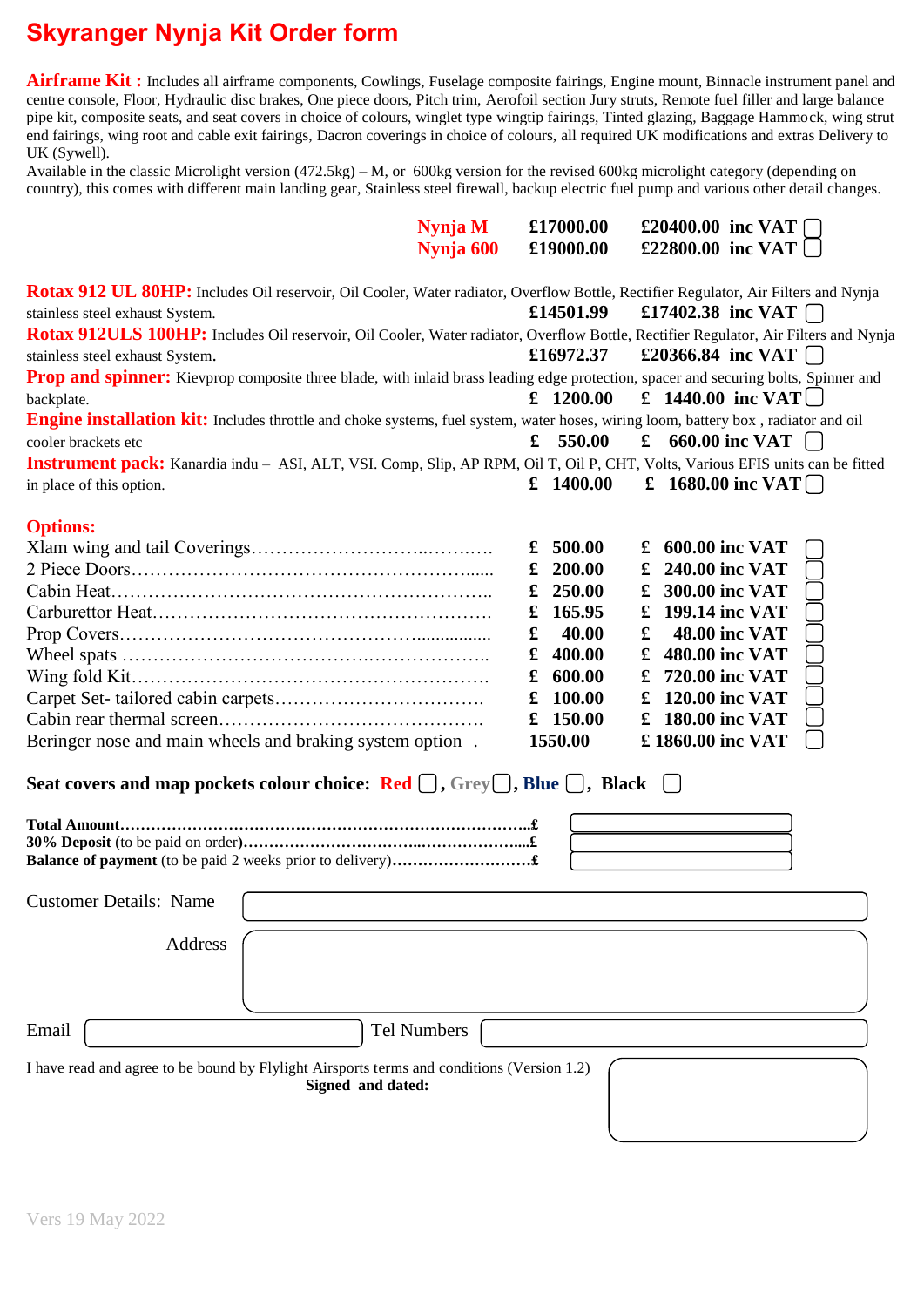### **Skyranger Swift Mk3 Kit Order form**

The Swift Mk 3 is a development of the Swift adding several features from the development of the Skyranger Nynja. Several other Nynja features are also available as options such as composite seats and winglet type tip fairings. Available in the classic Microlight version (472.5kg) – M, or 600kg version for the revised 600kg microlight category (depending on country), this comes

with different main landing gear, Stainless steel firewall, backup electric fuel pump and various other detail changes.

Airframe Kit: Includes all airframe components, Cowlings, Engine mount, Binnacle instrument panel and centre console, Floor material, wing root fairings, all required UK modifications and extras, Hydraulic disc brakes, One piece doors, Pitch trim, Dacron coverings in choice of colours, Delivery to UK (Sywell) **Swift 3 M £13200.00 £15840.00 inc VAT**<br>**Swift 3 600 £15000 00 £18000 00 inc VAT** 

 **Swift 3 600 £15000.00 £18000.00 inc VAT**

٦

| Rotax 912 UL 80HP: Includes Oil reservoir, Oil Cooler, Water radiator, Overflow Bottle, Rectifier Regulator, Air Filters and Swift 2 Stainless           |             |             |   |                             |
|----------------------------------------------------------------------------------------------------------------------------------------------------------|-------------|-------------|---|-----------------------------|
| Steel Exhaust System.                                                                                                                                    |             | £14501.99   |   | £17402.38 inc VAT $\bigcap$ |
| Rotax 912ULS 100HP: Includes Oil reservoir, Oil Cooler, Water radiator, Overflow Bottle, Rectifier Regulator, Air Filters and Swift 2 Stainless          |             |             |   |                             |
| Steel Exhaust System.                                                                                                                                    |             | £16972.37   |   | £20366.84 inc VAT           |
| Prop and spinner: Kievprop composite three blade, with inlaid brass leading edge protection, spacer and securing bolts, Spinner and backplate.           |             |             |   |                             |
|                                                                                                                                                          |             | £ 1200.00   |   | $\pounds$ 1440.00 inc VAT   |
| <b>Engine installation kit:</b> Includes throttle and choke systems, fuel system, water hoses, wiring loom, battery box radiator and oil cooler brackets |             |             |   |                             |
| etc                                                                                                                                                      |             | £ $520.00$  |   | £ 624.00 inc VAT            |
| Instrument pack: Kanardia indu - ASI, ALT, VSI. Comp, Slip, AP RPM, Oil T, Oil P, CHT, Volts, Various EFIS units can be fitted                           |             |             |   |                             |
| in place of this option.                                                                                                                                 |             | $£$ 1400.00 |   | £ 1680.00 inc VAT $[$ ]     |
| <b>Options:</b>                                                                                                                                          |             |             |   |                             |
|                                                                                                                                                          | £           | 950.00      |   | £1140.00 inc VAT            |
|                                                                                                                                                          | $\mathbf f$ | 200.00      |   | 240.00 inc VAT              |
|                                                                                                                                                          |             | 250.00      |   | 300.00 inc VAT              |
|                                                                                                                                                          | £           | 165.95      | £ | 199.14 inc VAT              |
|                                                                                                                                                          | £           | 40.00       | £ | <b>48.00 inc VAT</b>        |
|                                                                                                                                                          |             | 100.00      |   | <b>120.00 inc VAT</b>       |
|                                                                                                                                                          | £           | 100.00      |   | 120.00 inc VAT              |
|                                                                                                                                                          | $\mathbf f$ | 400.00      | £ | 480.00 inc VAT              |
|                                                                                                                                                          |             | 600.00      |   | <b>660.00 inc VAT</b>       |
|                                                                                                                                                          |             | 160.00      |   | 192.00 inc VAT              |
|                                                                                                                                                          | £           | 375.00      | £ | 450.00 inc VAT              |
|                                                                                                                                                          | £           | 70.00       | £ | <b>84.00 inc VAT</b>        |
|                                                                                                                                                          | £           | 500.00      |   | <b>600.00 inc VAT</b>       |
| Remote Fuel filler and large balance pipe kit                                                                                                            | £           | 150.00      | £ | <b>180.00 inc VAT</b>       |
|                                                                                                                                                          | £           | 100.00      |   | <b>120.00 inc VAT</b>       |
|                                                                                                                                                          |             | £ $135.00$  |   | <b>162.00 inc VAT</b>       |
| Beringer nose and main wheels and braking system option.                                                                                                 |             | £1550.00    |   | £1860.00 inc VAT            |
| <b>Total Amount</b>                                                                                                                                      |             |             |   |                             |
| $\mathbf{D}_{\mathbf{Q}}$                                                                                                                                |             |             |   |                             |
|                                                                                                                                                          |             |             |   |                             |

**Balance of payment** (to be paid 2 weeks prior to delivery)**………………………£**

Customer Details: Name

|       | Address |                                                                                            |  |
|-------|---------|--------------------------------------------------------------------------------------------|--|
|       |         |                                                                                            |  |
| Email |         | Tel Numbers                                                                                |  |
|       |         | I have read and agree to be bound by Flylight Airsports terms and conditions (Version 1.2) |  |

**Signed and dated:**